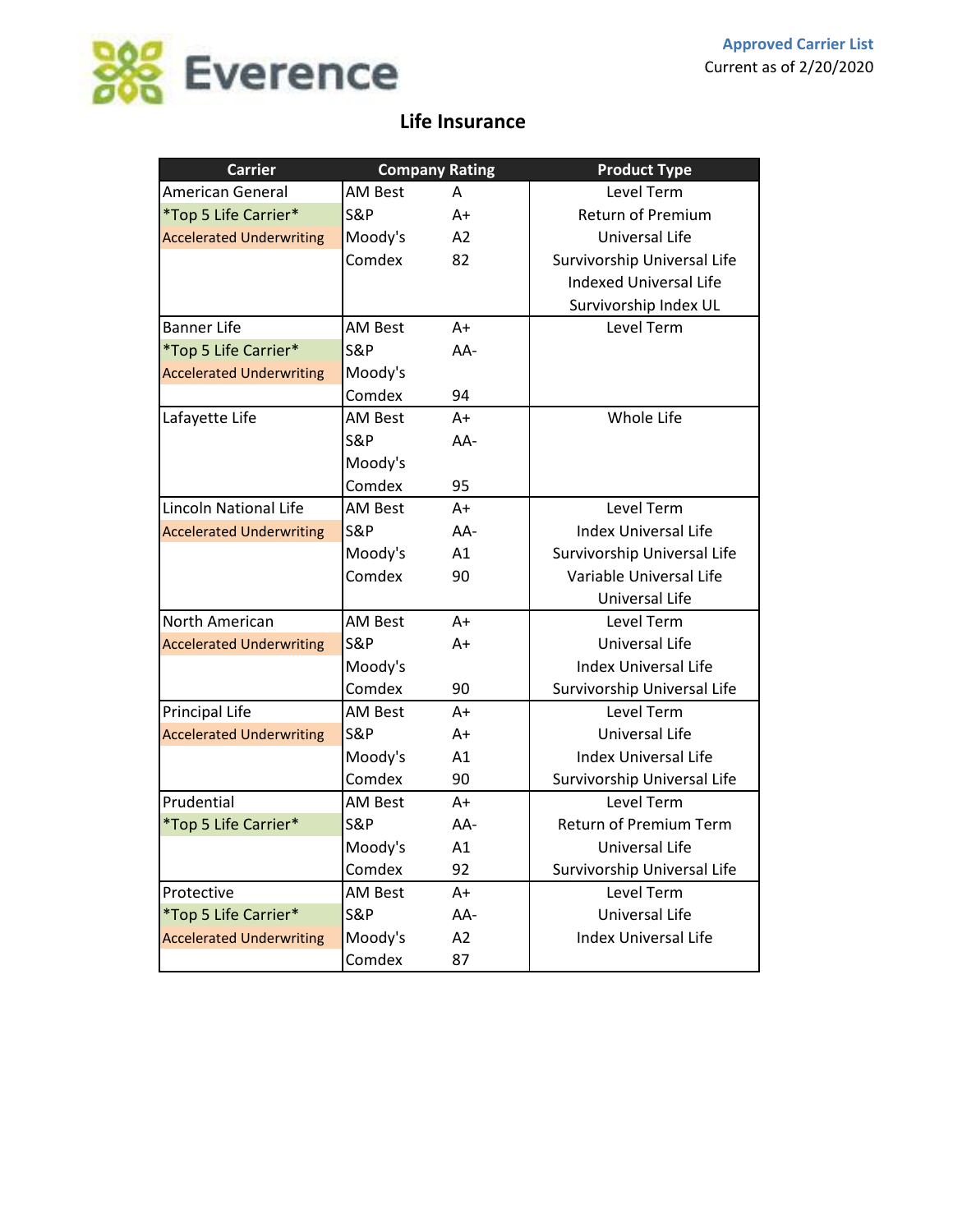

#### **Linked Benefits**

| <b>Carrier</b>         | <b>Company Rating</b> |       | <b>Product Type</b>    |  |
|------------------------|-----------------------|-------|------------------------|--|
| Lincoln National Life  | <b>AM Best</b>        | A+    | <b>Linked Benefits</b> |  |
|                        | S&P                   | AA-   |                        |  |
|                        | Moody's               | A1    |                        |  |
|                        | Comdex                | 90    |                        |  |
| Nationwide Life        | <b>AM Best</b>        | A+    | <b>Linked Benefits</b> |  |
|                        | S&P                   | A+    |                        |  |
|                        | Moody's               | A1    |                        |  |
|                        | Comdex                | $90+$ |                        |  |
| One America/State Life | <b>AM Best</b>        | A+    | <b>Linked Benefits</b> |  |
|                        | S&P                   | AA-   |                        |  |
|                        | Moody's               |       |                        |  |
|                        | Comdex                | 95    |                        |  |

# **Medicare Supplement**

| <b>Carrier</b>         | Company Rating |     | <b>Product Type</b>        |
|------------------------|----------------|-----|----------------------------|
| Cigna                  | <b>AM Best</b> |     | <b>Medicare Supplement</b> |
| (ARLIC/Loyal American) | <b>S&amp;P</b> | AA- |                            |
|                        | Moody's        | Α1  |                            |
|                        | Comdex         | 87  |                            |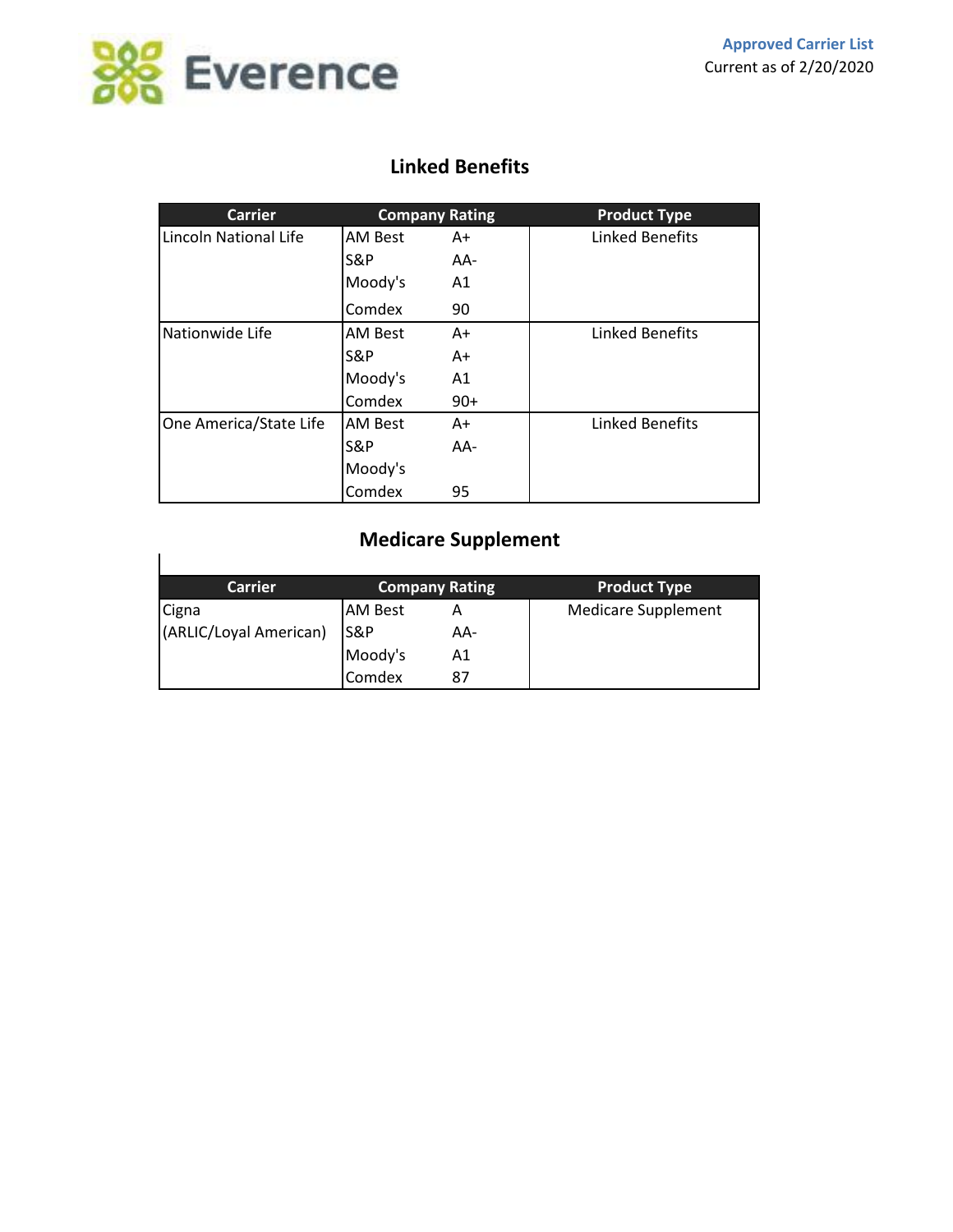

# **Disability Income**

| <b>Carrier</b>         |                | <b>Company Rating</b> | <b>Product Type</b>              |  |  |
|------------------------|----------------|-----------------------|----------------------------------|--|--|
| Assurity               | <b>AM Best</b> | А-                    | <b>Individual Disability</b>     |  |  |
|                        | S&P            |                       | <b>Business Overhead Expense</b> |  |  |
|                        | Moody's        |                       | <b>Impaired Risk</b>             |  |  |
|                        | Comdex         |                       |                                  |  |  |
| <b>Illinois Mutual</b> | AM Best        | А-                    | Individual Disability            |  |  |
|                        | S&P            |                       | <b>Business Overhead Expense</b> |  |  |
|                        | Moody's        |                       |                                  |  |  |
|                        | Comdex         |                       |                                  |  |  |
| Mutual of Omaha        | AM Best        | $A+$                  | Individual Disability            |  |  |
|                        | S&P            | $AA-$                 | <b>Business Overhead Expense</b> |  |  |
|                        | Moody's        | A1                    | <b>Short Term</b>                |  |  |
|                        | Comdex         | 92                    | <b>Accident Only</b>             |  |  |
| Principal              | AM Best        | $A+$                  | <b>Individual Disability</b>     |  |  |
|                        | <b>S&amp;P</b> | $A+$                  | <b>Business Overhead Expense</b> |  |  |
|                        | Moody's        | A <sub>1</sub>        | <b>Business Buy-Out</b>          |  |  |
|                        | Comdex         | 90                    | DI Retirement Plans              |  |  |
|                        |                |                       | <b>Business Loan Protection</b>  |  |  |
|                        |                |                       | Key Man                          |  |  |
| Standard               | <b>AM Best</b> | A                     | <b>Individual Disability</b>     |  |  |
|                        | S&P            | А-                    | <b>Business Overhead Expense</b> |  |  |
|                        | Moody's        |                       | <b>Business Buy-Out</b>          |  |  |
|                        | Comdex         | 75                    |                                  |  |  |